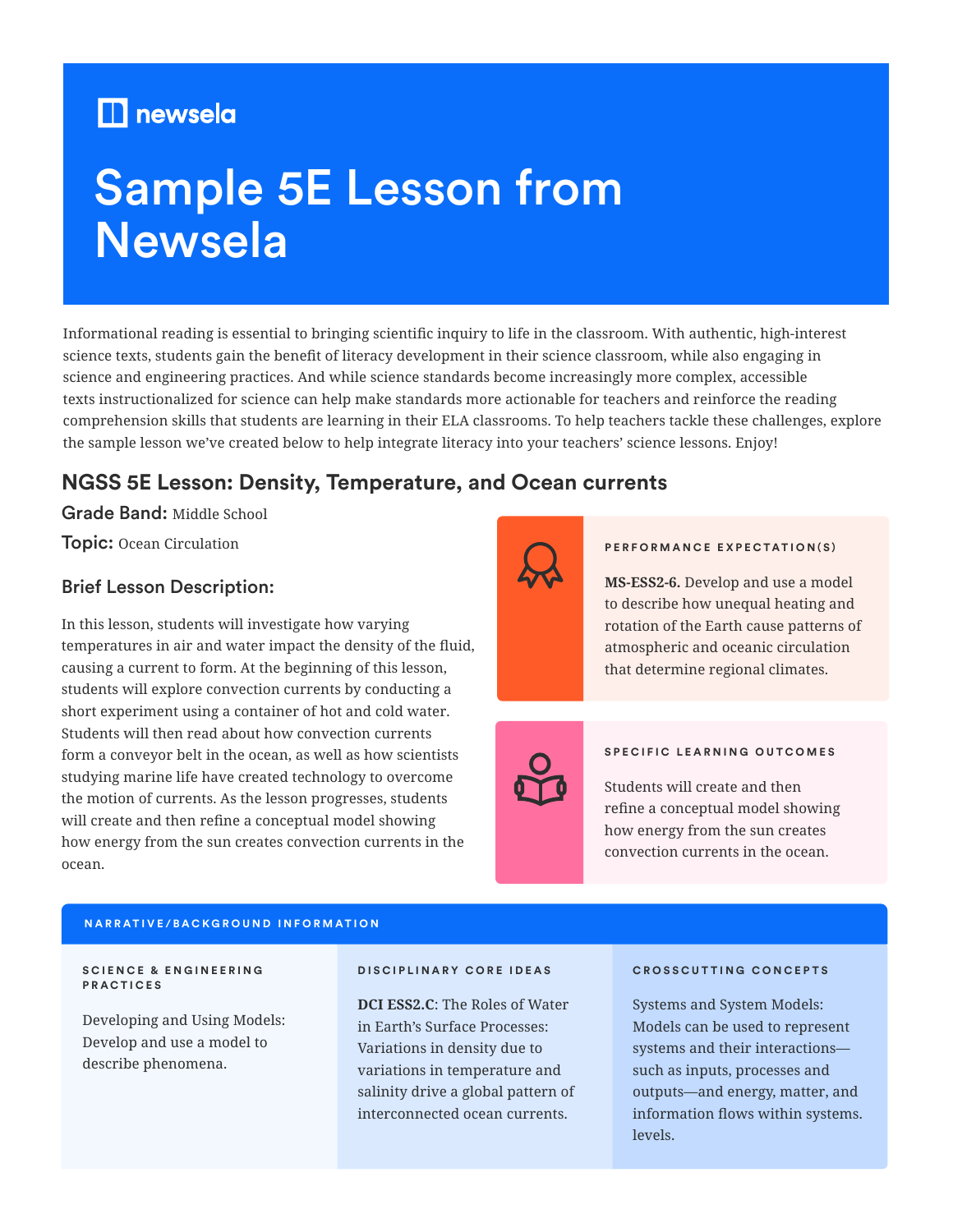





## ENGAGE

# Phenomena: Movement of hot and cold water when mixed together



## Investigation:

 Form groups of 3-4 students and provide the following materials for each group:

- 2 containers, each filled about a third of the way with cold water (dyed blue)
- 2 containers each filled about a third of the way with hot water (dyed red)

Tell students that after the class discussion, they will be mixing the cold and hot water in two different ways. First, they will slowly pour one cold water sample into one container with hot water. Then, they will slowly pour the other hot water sample into the remaining container with cold water.



# Discuss:

Ask students to make a prediction as to what will happen when the samples are mixed.

#### **TEACHER TIP:**

Use this [video](https://www.youtube.com/watch?v=UYlVmgn6iDk) to preview a similar experiment while you prepare for class. You can also show it to your students after they've completed their investigation (or if you don't have materials to do the investigation in class).



# Develop a Conceptual Model:

After your students have completed the experiment, have them create a labeled drawing of each mixture to explain:

- a) what happened in each container when the different water temperatures were mixed
- b) the differences between the results

#### **TEACHER TIP:**

 Remind your students that this is a first draft and they'll have an opportunity to revise their model after learning more!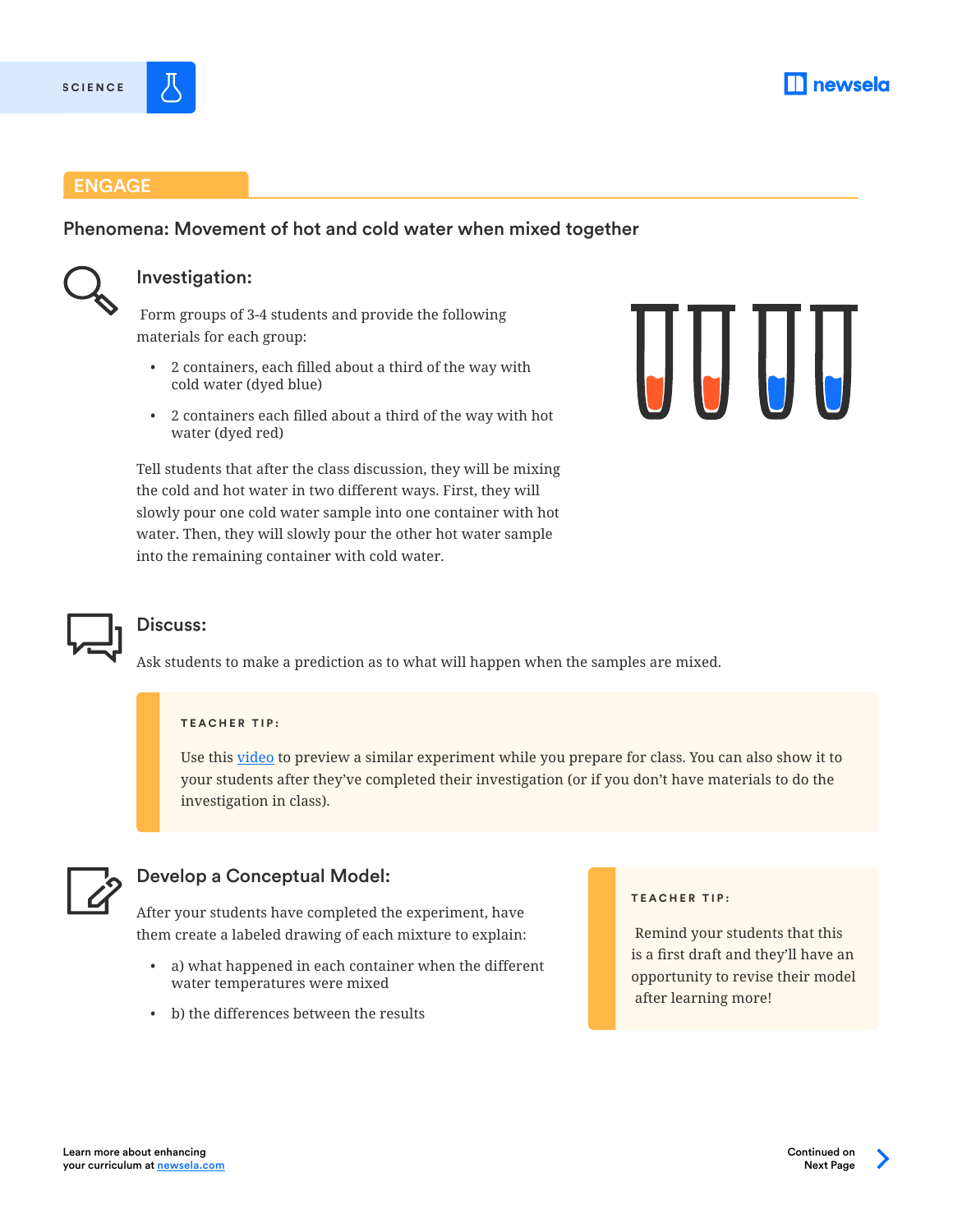

# EXPLORE



**SCIENCE**

# Read and Annotate:

 Students will now read two Newsela articles that explore real-world examples of density affecting the movement of ocean water.

Create an assignment for your class on Newsela and include the following instructions for students:

## Instructions:

Use the highlighting and annotation tools when reading these articles.



**SCIENCE & MATH**  $\overline{\phantom{a}}$ The ocean's conveyor belt mixes global waters

While reading the article [The ocean's conveyor belt mixes global waters:](https://newsela.com/read/DIY-tech-helps-marine-scientists/id/42159/)

- Highlight information in **YELLOW** about how temperature and salinity impact the density of water.
- In **RED**, highlight information about how warm and cold water interact to form currents.
- In BLUE, highlight information about how the presence of currents and the global conveyor belt influence life on Earth.
- Use the annotation tool to record any questions that come up as you read.



 $\mathcal{L}_{\mathcal{A}}$ 

Researchers need to get creative in gathering information on marine life **SCIENCE**

**The Co** 

While reading the article [Researchers need to get creative in gathering](https://newsela.com/read/DIY-tech-helps-marine-scientists/id/42159/)  [information on marine life](https://newsela.com/read/DIY-tech-helps-marine-scientists/id/42159/):

- Highlight information in BLUE about how marine scientists have developed technology to account for ocean currents while studying marine animals.
- Use the annotation tool to mark any parts of the article that surprise you.